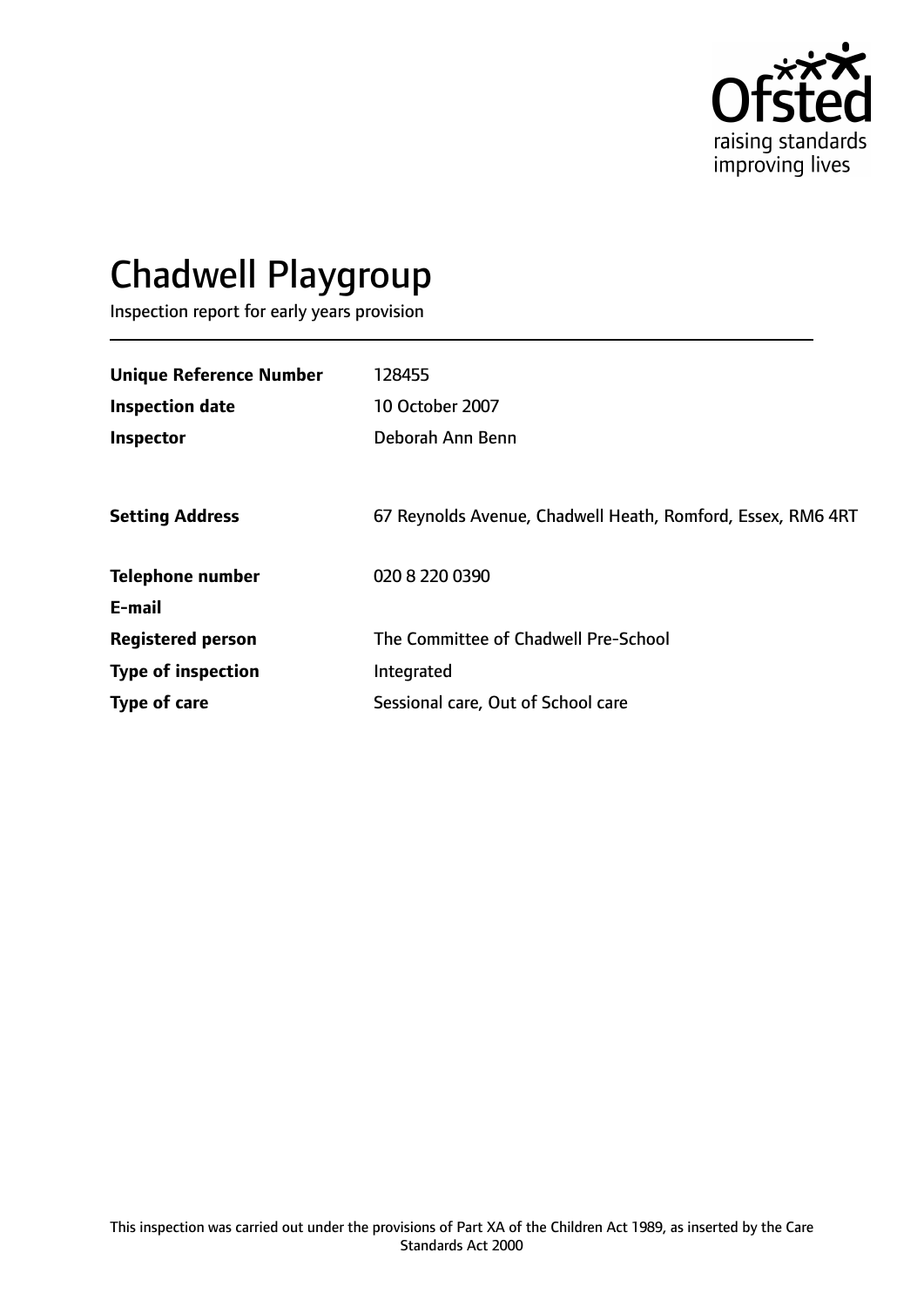### **ABOUT THIS INSPECTION**

The purpose of this inspection is to assure government, parents and the public of the quality of childcare and, if applicable, of nursery education. The inspection was carried out under Part XA Children Act 1989 asintroduced by the Care Standards Act 2000 and, where nursery education is provided, under Schedule 26 of the School Standards and Framework Act 1998.

This report details the main strengths and any areas for improvement identified during the inspection. The judgements included in the report are made in relation to the outcomes for children set out in the Children Act 2004; the National Standards for under 8s day care and childminding; and, where nursery education is provided, the *Curriculum guidance for the foundation stage.*

The report includes information on any complaints about the childcare provision which Ofsted has received since the last inspection or registration or 1 April 2004 whichever is the later.

## **The key inspection judgements and what they mean**

*Outstanding: this aspect of the provision is of exceptionally high quality Good: this aspect of the provision is strong Satisfactory: this aspect of the provision is sound Inadequate: this aspect of the provision is not good enough*

For more information about early years inspections, please see the booklet *Are you ready for your inspection?* which is available from Ofsted's website: *www.ofsted.gov.uk.*

# **THE QUALITY AND STANDARDS OF THE CARE AND NURSERY EDUCATION**

On the basis of the evidence collected on this inspection:

The quality and standards of the care are good. The registered person meets the National Standards for under 8s day care and childminding.

The quality and standards of the nursery education are good.

## **WHAT SORT OF SETTING IS IT?**

Chadwell Playgroup is a committee run sessional day care setting. It has been operating on the current site since 1994 from a single storey purpose built premises. It is situated in a residential area of Chadwell Heath in the London borough of Redbridge.

A maximum of 30 children may attend the setting at any one time. The setting provides wrap around care operating from 08:00 to 09:30 as a breakfast club, from 09:30 to 12:00 and 12:45 to 15:15 as a sessional Pre school and from 15:15 to 18:00 as after school care. The pre-school operates term time only. The out of school care mainly operates in term time but also generally provides care during the summer school holiday.

There are currently 79 children aged from two years to under five years on roll for the pre-school. Of these, 41 receive funding for early education. The pre-school mainly provides for children in the local area. It currently supports a number of children who have learning difficulties/disabilities and a number who speak English as an additional language.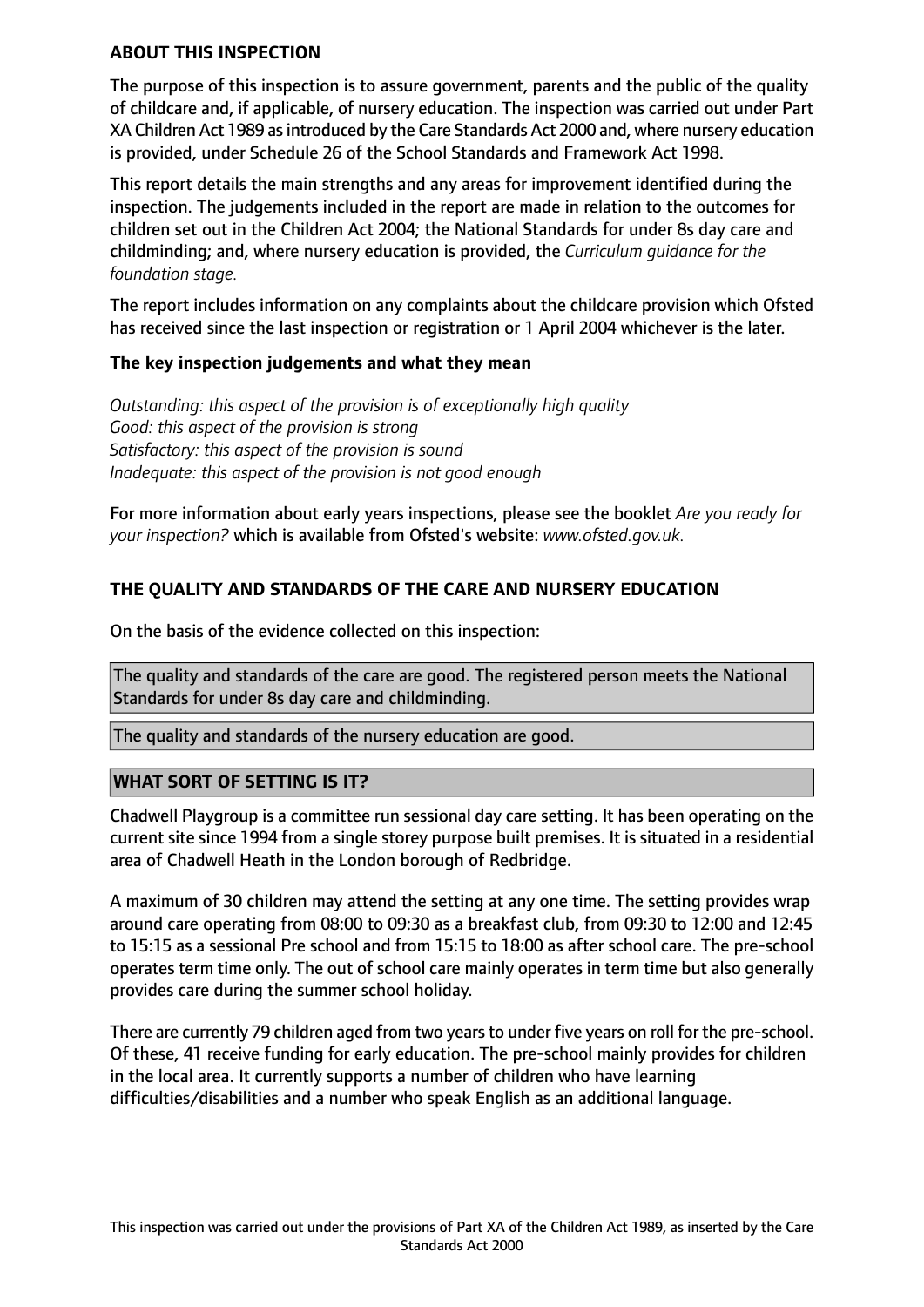There are currently 37 children aged from four years to under eight years on roll for the out of school care. The group also provide care for children up to the age of 11 years and still attending primary school.

The setting employs 16 members of staff who work directly with the children. Of these, 15 hold appropriate early years qualifications.

# **THE EFFECTIVENESS OF THE PROVISION**

## **Helping children to be healthy**

The provision is good.

Children's health is promoted and their understanding of how to care for themselves is well supported throughout all aspects of the care provided. Children are very aware of the importance of washing their hands after stroking the pet guinea pigs as well as after using the toilet and before eating. They understand the importance of using soap and bring it to the attention of staff that the dispenser needs to be refilled.

Well organised registration records and thorough initial discussions with parents ensures that the setting has all necessary medical information clearly recorded regarding each child's needs. Staff's commitment to providing for children with additional medical needs and ensuring their inclusion in the group is reflected in the fact that they have undertaken additional training. Staff rotas ensure that there are always at least two members of staff present with current first aid training and on going training plans are in place to improve on this.

Children attending the out of school provision benefit from nutritious and substantial meals. Children attending the pre-school have fruit mid-session and can have milk to drink and all children access fresh water from the dispenser at any time.

Staff take the opportunity to help children learn about how their bodies respond to exercise or temperature and how to recognise their own needs, such as the importance of taking regular drinks when they are hot. Children are well supported to develop their physical skills, they have daily free access to the outdoor play area and good systems are in place to provide alternatives when the weather is inclement. Children use resources confidently to balance, climb and pedal. They are well supported to take part in activities which improve their coordination such as parachute, ball and skipping games. Children use pens and craft tools with accuracy.

## **Protecting children from harm or neglect and helping them stay safe**

The provision is good.

Children benefit from the light, attractive child centred environment. The well organised use of the premises means that children are able to access activities easily and make their own choices. Children feel at home and confidently move around both indoors and out. The provision of a quiet room off the main play room particularly benefits anxious or very young children who can have some time away from the bustle of the larger group when they want it. The recent refurbishing of the outdoor area and provision of the safety surface, means that it can be used throughout the year. Activities are being developed to make best use of the garden to support all round play, development and learning, although currently this is not fully exploited to provide somewhere for children to dig, grow plants or investigate the natural world.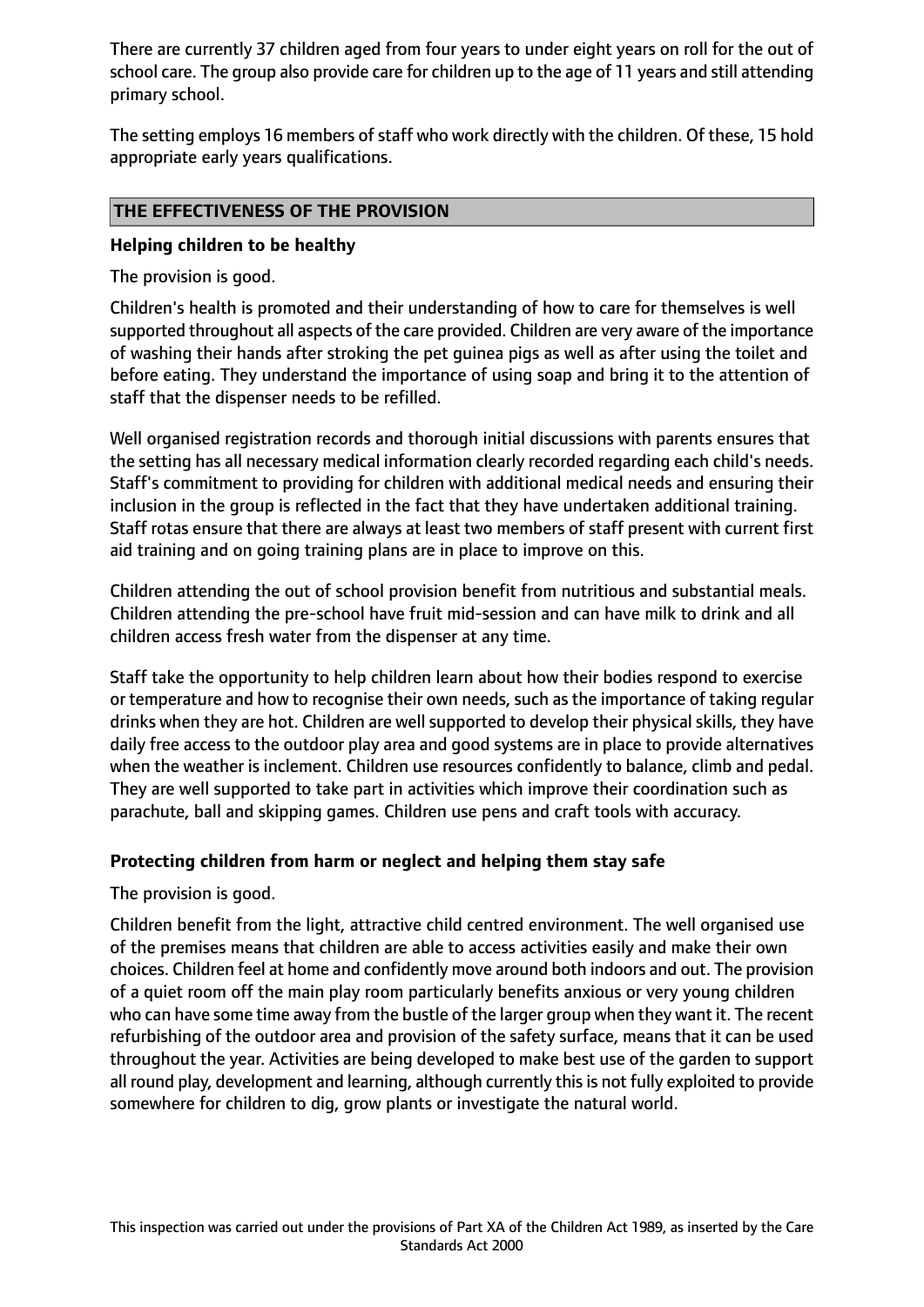Children'ssafety is paramount. Staff vigilance and appropriate systems ensure that the premises and resources are well maintained. Daily checks are carried out of the areas used and staff take responsibility for checking equipment daily and reporting any concerns to the manager who organises repairs or replacements. The wide range of toys and resources are clean, age appropriate and well maintained. Staff ensure that toys and games used by the out of school facility, with small pieces or items that are not appropriate for the pre-school children, are stored away from children's reach.

Good regard has been given to security. Access to the premises is only gained after using a buzzer and intercom and entry to the playroom is prevented unless staff allow access. Visitors sign in and out and parents are required to inform staff in advance if someone different will be collecting their child. Emergency evacuation procedures are displayed and fire drills practised regularly.

Children's well-being is appropriately safeguarded. Staff receive child protection training via the local authority and this is then cascaded to the whole staff team. Clear procedures are in place to ensure that staff know what action to take if a child protection issue is raised. Staff are well briefed about safeguarding children as part of their initial induction and even very new staff are confident of their role and responsibility.

## **Helping children achieve well and enjoy what they do**

The provision is good.

Children enjoy their time at the setting, the effective key worker system and well planned activities encourage their participation. Staff are adept at modifying and extending activities to provide for children's individual level of development and understanding. As a result, children are able to participate on an equal footing. Staff develop a very good awareness of the children for whom they have key responsibility and plan activities to interest and stimulate them. Children show delight as they gently stroke the guinea pig and he responds to their touch. They giggle and call to each other as they play parachute games and are able to make their own discoveries as they play freely with water, sand and paint. Staff help children to make sense of their world and express their thoughts and feelings through play and conversation. Children interact very well with staff who skilfully engage them. Staff use puppets and props when sharing stories and rhymes and children respond with glee and enthusiasm.

#### Nursery Education

The quality of teaching and learning is good. Staff have a good understanding of the Foundation Stage and demonstrate innate skill as they draw on children's knowledge and extend their thinking. As a result, children are making good progresstoward the early learning goals. Children use mathematical language naturally, they use positional language and understand concepts such as bigger, smaller, longer, shorter. They learn about volume as they play with sand and water talking readily about full and empty and comparing which bucket is heavier. Children are aware of shapes around them, such as being able to relate a cross symbol on a stencil to the first aid box. Children mark make freely, they attempt to write their name on their work and use pens and paper within role play, such as writing a prescription when pretending to be a vet. Many children are able to recognise their own names and older children are able to state the name as well as the sound of the initial letter. Children understand the purpose of the written word, they look through a book about caring for guinea pigs and 'read' to others telling them that 'Guinea pigs need to be loved and you must be gentle'. Children use their imagination to create scenarios and take on different characters, staff extend these activities appropriately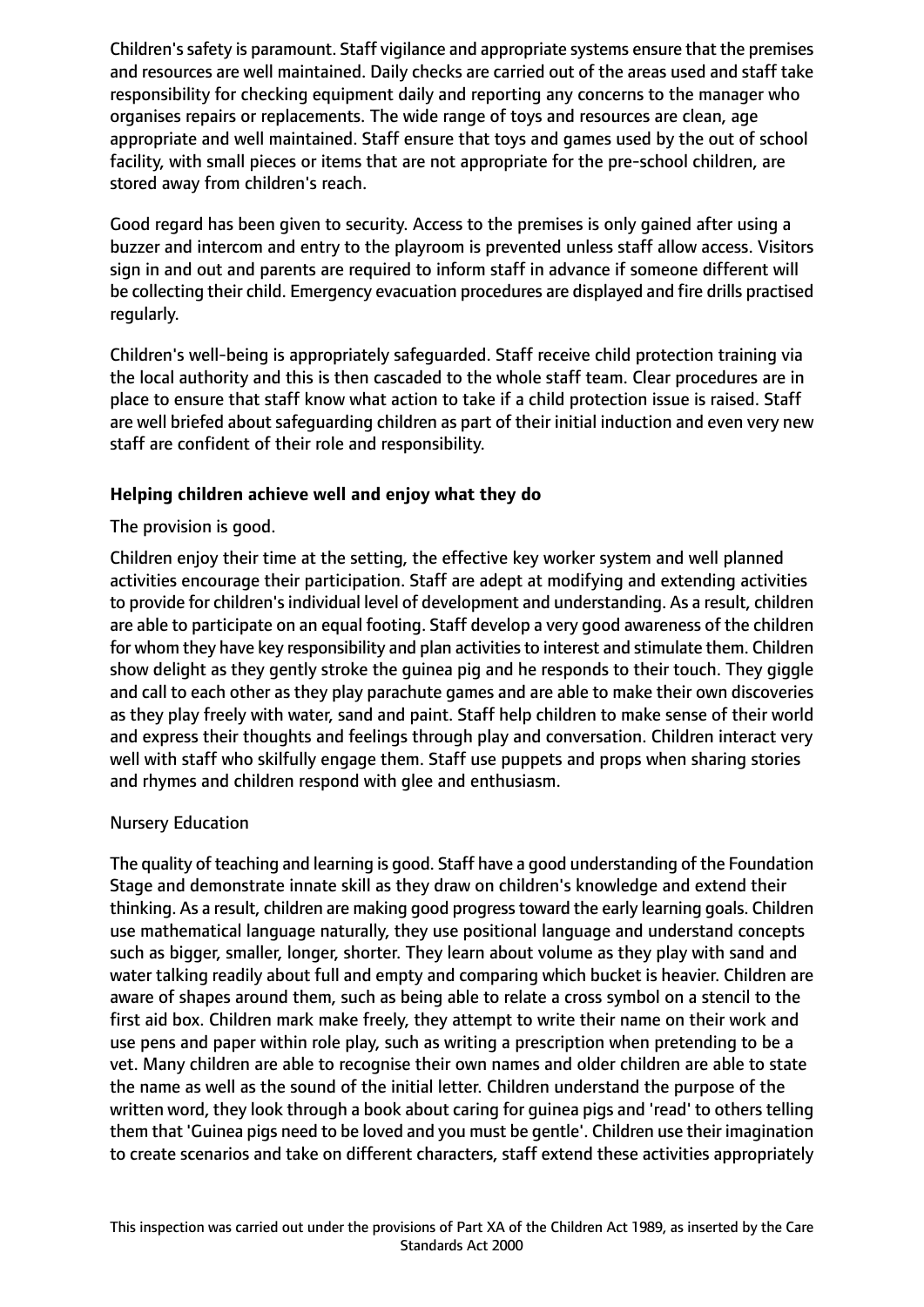to keep children interested and help them to think. Such as a child deciding that she would like to be a playgroup manager, staff provide her with a badge and encourage her to make 'observations' and check that every one is happy. She relishes her new role and is well supported to extend her learning and thinking through this role play activity. She counts, attempts writing and extends her language skills as well as using her imagination. Children are aware of modern technology as they use resources to represent modern living, however, they have limited opportunity to gain hands-on experience with information technology on a daily basis.

## **Helping children make a positive contribution**

The provision is good.

Children's individuality is acknowledged and provided for and children's home language and culture respected and valued. Play resources positively reflect different cultures. Signs and labels are in children's home languages as well as English and dual language books are readily accessible in the book areas. Children learn about their local community through walks and projects, such as visiting the local pet shop when learning about animals and the bakers when finding out about what people do. Children make maps and pictures to help them gain a sense of community and see the playgroup as part of it. Parents and members of the local community visit the playgroup to help support different projects and topics, such as, teaching the children about Hanukkah and Duvali. Children's awareness of different cultures and beliefs is further supported through craft activities, such as making Diva lights from clay.

Children and parents are well supported to separate and settle. Key workers are identified to provide a point of contact and communication for parents and give consistency of care to children. Parents visit regularly until all parties are confident that the child is ready to be left. Key workers build relationships and keep parents well informed, they complete written information about the child's day to support conversations. As well as being able to arrange to speak with a member of staff at the end of a session, all parents are invited to attend individual key worker meetings twice a year. There they can discuss their child's progress and together find ways to help them move on.

Inclusion is recognised as an important ethos of the setting. Children with learning difficulties and disabilities are well supported, staff have a good understanding of best practice and clear regard to the appropriate Code of Practice. Parents are actively included and experienced support workers from a local voluntary organisation carry out home visits to help assess children's individual needs and support them in settling and provide a 1:1 adult:child ratio working closely with key workers. Individual educational plans are developed to identify direction, support small steps and celebrate progress.

Children's social, moral, spiritual and cultural development is fostered. Staff awareness of child development and individual needs, affects planning which is used to provide interesting activities and prevent boredom; this has a positive effect on children's behaviour. Children play together well. They learn to take turns as they take part in games and are encouraged to celebrate each other's successes. Staff use positive language and specific praise and thanks to help them understand expectations, learn right from wrong and encourage appropriate behaviour.

The partnership with parents of children who receive nursery education is good. Clear information about the Foundation Stage of learning is displayed in the reception area. Parents are actively involved in setting a base line for their child's learning when they take up a funded place. They are kept well informed about their child's ongoing progress and have ready access to their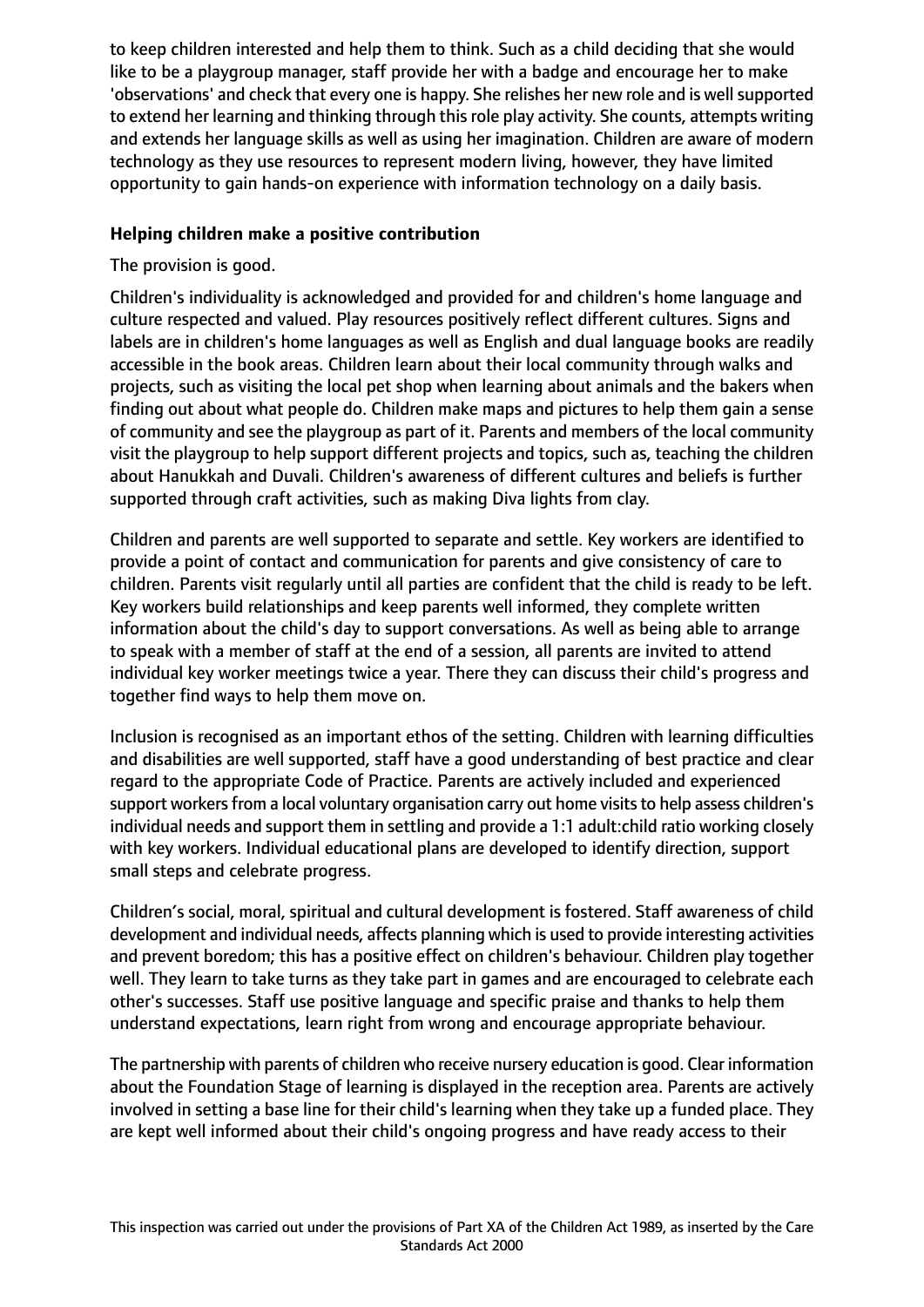child's file. At key worker meetings parents are given ideas as to how they could extend children's learning at home and together they look at the next steps to support their child's progress.

# **Organisation**

The organisation is good.

Good planning and organisation throughout the setting enhances the care provided. Children are able to access activities both in and out of doors throughout the sessions. Staff are very aware of their roles, they work confidently, are aware of their 'key-children' and responding to their needs. However, they are also aware of each other and provide support in a natural and easy manner. For example, staff inform each other when they are leaving the main playroom to change a child's nappy in order that the rest of the team know to be aware of their 'key children' as well. Staff's confidence in their role means that they are able to let children lead on activities, encouraging their involvement but supporting them as they make choices. Staff move around the premises with the children, they effectively monitor what they are doing to support children. For example, continually assessing how many children are in and out of doors, ensuring that best use is made of the high adult:child ratios to provide direct supervision and support.

Appropriate systems are in place to ensure that Ofsted are informed of any changes and staff suitably vetted and ensure that no adults are able to have unsupervised contact with the children. Good employment processes mean that staff are suitably qualified and receive effective induction and supervision. Ongoing training needs are identified and staff are well supported to attend workshops organised through the local authority. Regular team meetings and in-house training helps keep all staff well informed and ensure that knowledge is shared. The certificate of registration is displayed and all required records are current and appropriately stored with an awareness of confidentiality.

Staff are knowledgeable in both the Birth to three matters framework and the Foundation Stage curriculum and use both effectively to plan activities and monitor children's individual progress.

Leadership and management of nursery education is good. Ongoing observations, regular one to one supervision meetings as well as annual appraisals are used effectively by the manager to monitor the delivery of the Foundation Stage.

The setting meets the needs of the range of children for whom it provides.

## **Improvements since the last inspection**

A number of key issues and recommendations were made at the last inspection. These have been satisfactorily addressed providing a wider range of play and education opportunities and a safer environment for children. Play resources are organised so that children are able to self-select and are well supported to develop their own ideas and independence. Children learn about their own and other's cultures through increased activities and resources. The fire drill is practised regularly and written procedures include clear guidance as to how a child who become unwell at the group will be cared for. There is always a staff member with a current first aid certificate present.